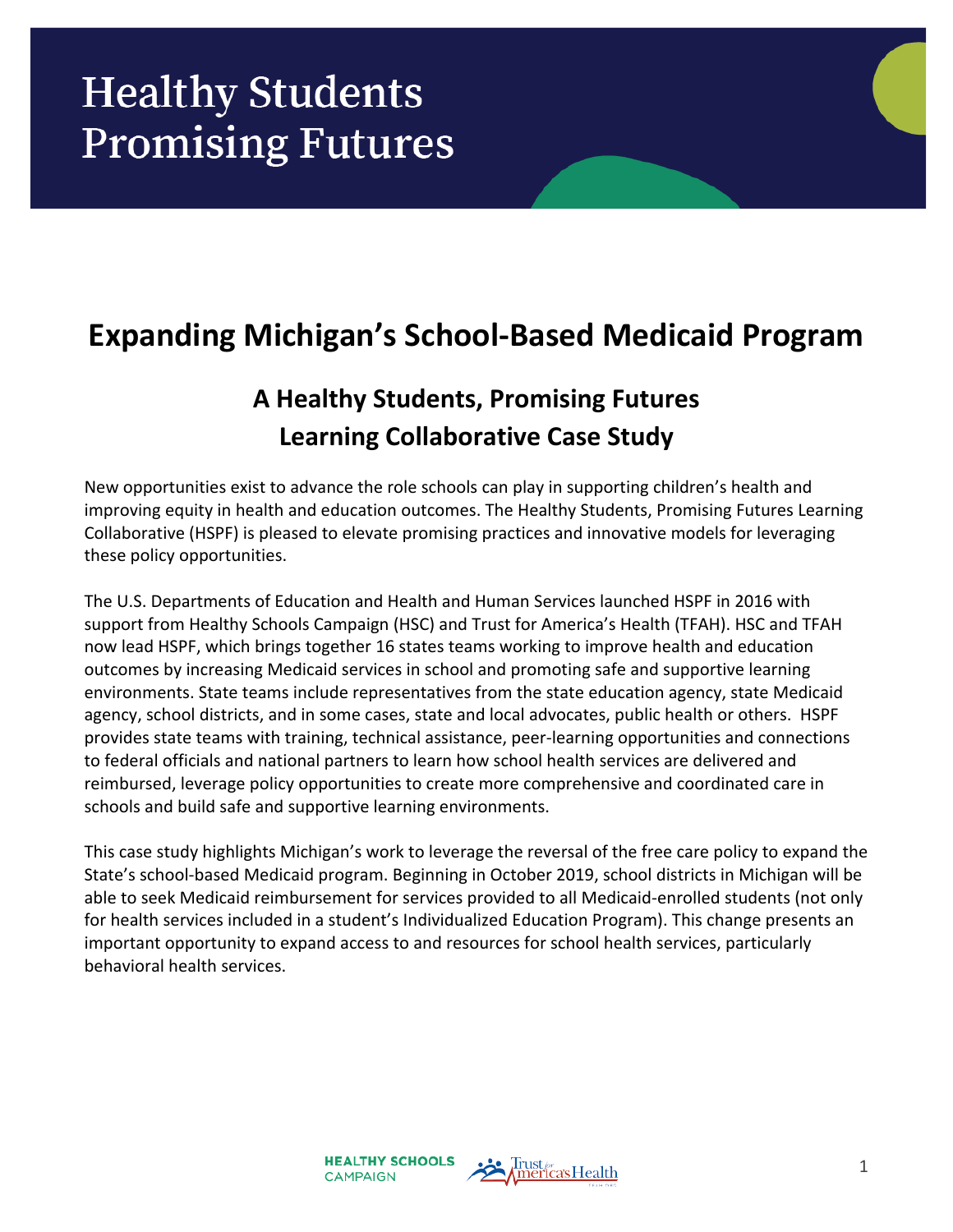### **The Opportunity**

Michigan received approval from the Centers for Medicare and Medicaid Services (CMS) to expand its school-based Medicaid program in August 2019. This expansion, known as Caring for Students (C4S), builds on the existing School-Based Services program, and will bring more federal funding into the State to increase behavioral health and nursing services to all Medicaid-enrolled students.

Until 2014, Michigan (and all states) faced significant limitations on receiving Medicaid funding for services provided in school-based settings. Due to a federal Medicaid policy known as the "free care rule," states were previously only able to obtain Medicaid reimbursement for services included in Medicaid-enrolled students' Individualized Education Programs (IEPs) and in other limited situations. Although Michigan's Medicaid program and school systems already have the infrastructure and processes in place to provide and bill for Medicaid services in schools, the Medicaid-reimbursable services were historically limited to those delivered to a small sub-group of students.

In 2014, CMS issued a State Medicaid Directors letter reversing the longstanding "free care rule". Now states have more flexibility in their school-based Medicaid programs and can bill Medicaid for health and behavioral health services delivered to *all* Medicaid-enrolled students, not only those with an IEP. In order to take advantage of this option, some states need to submit a state plan amendment (SPA) to CMS; other states can implement this change administratively without a SPA<sup>1</sup>. In the case of Michigan, the State needed to submit a SPA to CMS to expand its school-based Medicaid program and the types of providers eligible to bill for Medicaid services delivered in schools.

Since the CMS policy change was announced, Michigan state agency staff and school districts have been exploring how they could expand their School-Based Services program. And, as school districts struggle to meet the increased demand for mental health services in schools, Michigan leveraged this opportunity to expand access to mental health services in schools.

The approved SPA allows Michigan to seek Medicaid reimbursement for services provided to *all* Medicaid-enrolled students (not only services included in a student's IEP). In addition, Michigan expanded the types of providers who can bill for Medicaid services in school-based settings (and for all Medicaid-enrolled students) to include physician assistants, certified nurse specialists, marriage and family therapists, behavior analysts, school social workers and school psychologists.

Implementing this new opportunity is a significant pathway to increasing access to Medicaid services in Michigan schools—especially access to behavioral health services. This landmark change was the product of years of work by a multi-sectoral group of agency staff, timely movement from the Michigan Legislature, and strong support from school districts.

 <sup>1</sup> https://healthyschoolscampaign.org/wp-content/uploads/2019/09/Final-Deck-for-School-Medicaid-101.pdf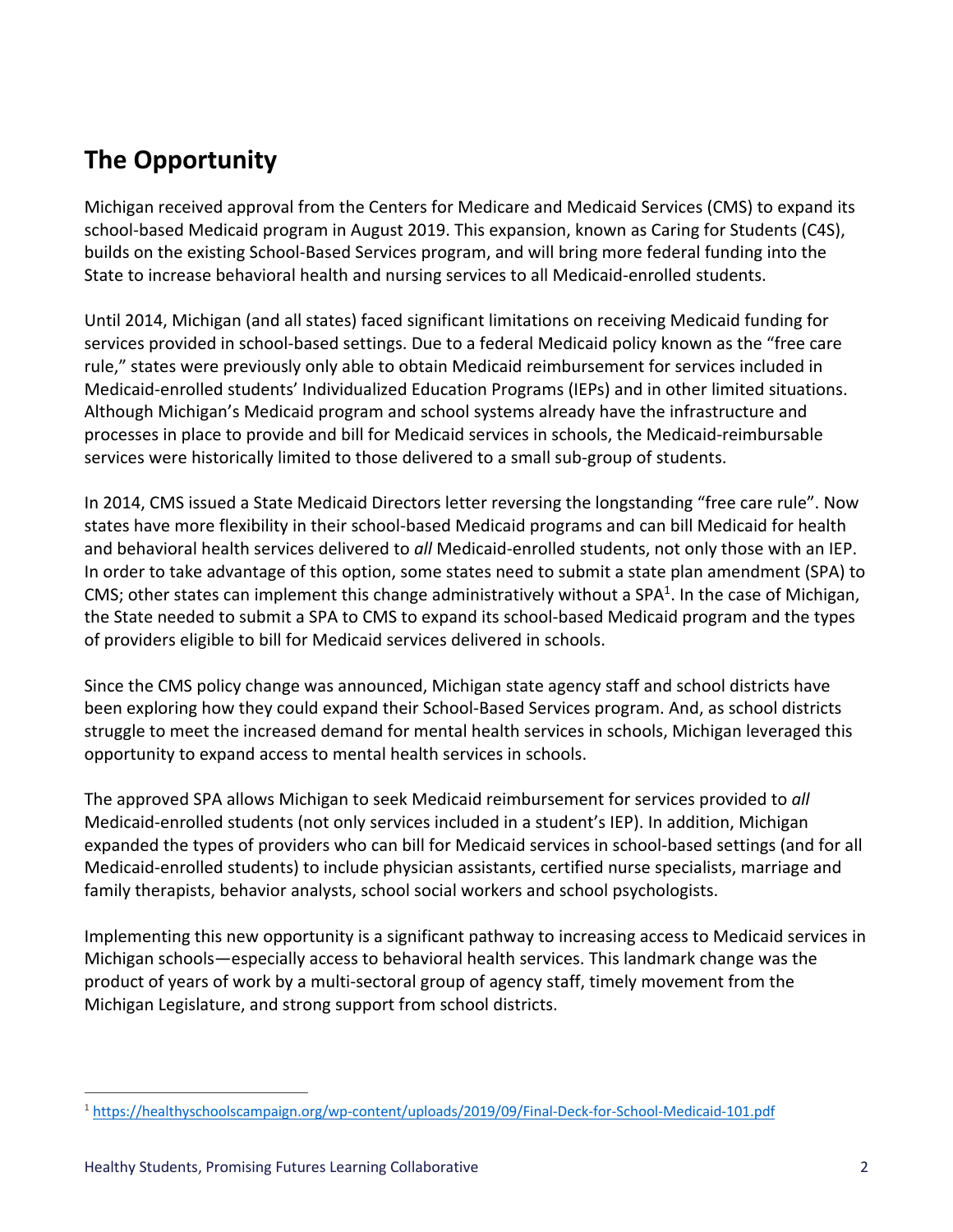### **Michigan's School-based Medicaid Program**

Medicaid is an important source of health insurance for children in Michigan. As of November 2018, two in five children in Michigan were covered by Medicaid.<sup>2</sup>

Michigan has 57 Intermediate School Districts (ISD).<sup>3</sup> Each of the 587 Michigan school districts belongs to an ISD and the ISDs are the Medicaid provider under which all claims are made. Each ISD must have an operational plan that sets forth the special education programs and related services to be delivered both at the ISD and school levels. This structure enables all districts in Michigan, regardless of their size, to participate in the School-Based Services program.<sup>4</sup>

Since its inception, the partnership between the State Medicaid agency and the ISDs has been strong. In part, this was because of an agreement between each party for sharing the federal Medicaid reimbursement the State received from the School-Based Services program: the ISDs would get 60% of the federal funds and the State Medicaid agency would receive 40%. This mutually beneficial—and agreed upon—arrangement encourages continued participation in the School-Based Services program.

The Michigan Medicaid state plan outlines the services that can be provided in school-based settings and the types of providers who can bill Medicaid for these services. Tables 1 and 2 below list the school-based health care services and qualified providers covered by Medicaid in Michigan prior to and after the expansion of the school-based Medicaid program.

Prior to the October 2019 expansion, Michigan Medicaid and participating ISDs could bill Medicaid for the services included in Medicaid-enrolled students' IEPs -- and implemented successful processes for doing so. Michigan billed \$235,957,682 in direct school-based Medicaid services in 2016 and an additional \$16,565,676 in school-based Medicaid administrative services.<sup>5</sup> In terms of the Medicaid dollars claimed, Michigan has one of the largest school-based programs in the country, due in large part to the strong infrastructure as well as the unique coordination across ISDs and between state agencies.

### **What Did Michigan Change with the State Plan Amendment (SPA)?**

Michigan's SPA received approval in August 2019 with an implementation date of October 2019. The C4S expansion program will cover all medically necessary services delivered to general education students. This is done through Medicaid's comprehensive Early, Periodic, Screening, Diagnosis and Treatment (EPSDT) benefit which guarantees that all medically necessary services for children are covered by Medicaid. Once implemented, Michigan can receive Medicaid reimbursement for services provided to all students if:

 <sup>2</sup> http://files.kff.org/attachment/fact-sheet-medicaid-state-MI

<sup>&</sup>lt;sup>3</sup> In Michigan ISDs are sometimes called Regional Educational Service Agencies (RESA), Educational Service Agencies (ESA), Regional Educational Service Districts (RESD) or Educational Service Districts (ESD).

<sup>4</sup> https://www.aasa.org/uploadedFiles/Policy\_and\_Advocacy/Resources/AASA\_Medicaid\_Report\_FINAL.pdf

<sup>5</sup> https://www.macpac.gov/publication/medicaid-in-schools/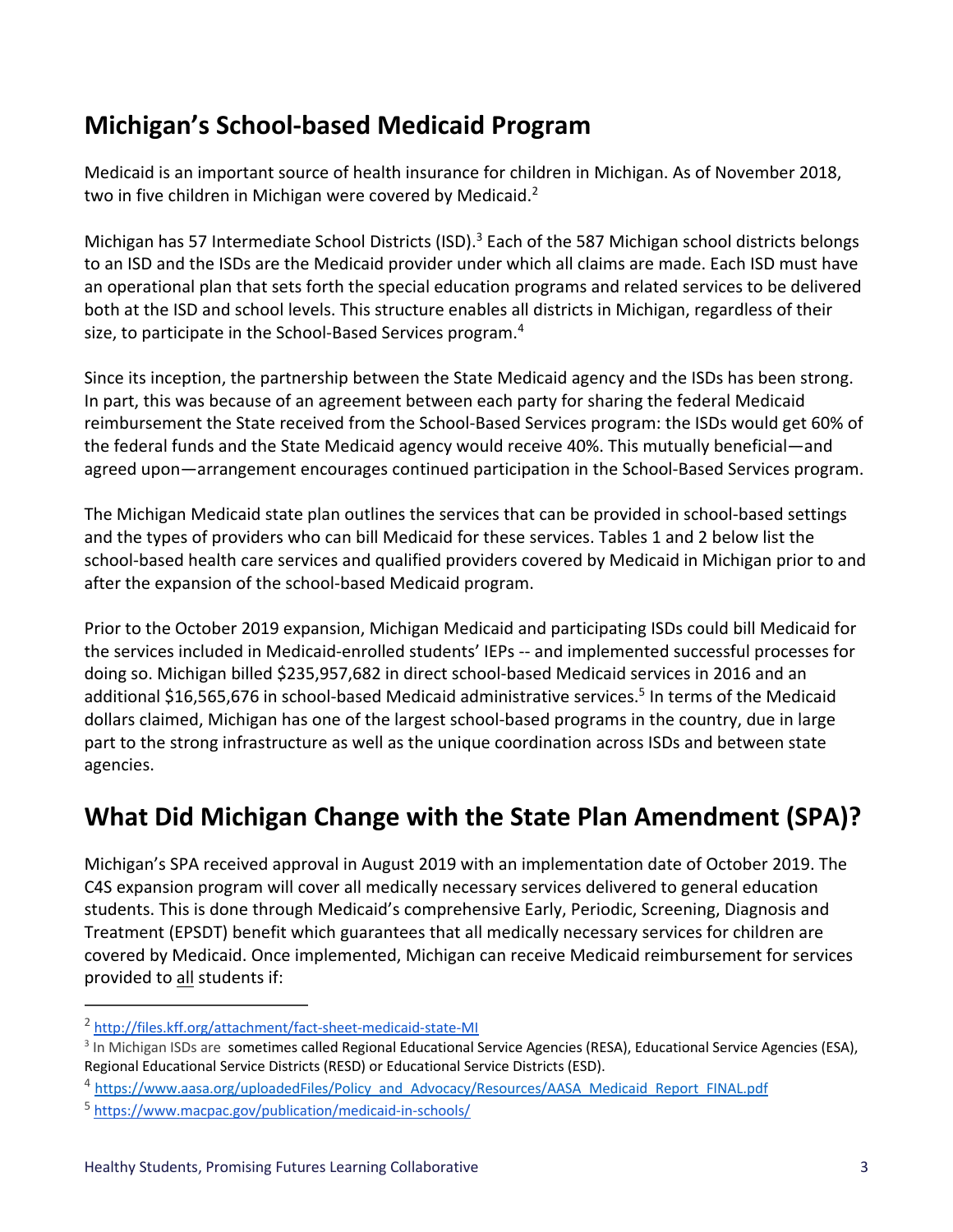- The student is enrolled in Medicaid;
- The services provided are covered by EPSDT;
- Services are delivered by a licensed provider under their scope of practice (as outlined in the Medicaid state plan); and
- The State adheres to Medicaid-approved billing methodologies.

The SPA also enhances and clarifies the list of qualified providers in the Medicaid state plan who can claim for services provided to Medicaid-enrolled students. The newly added providers include nurse practitioners, physician assistants, clinical nurse specialists, marriage and family therapists, behavior analysts and assistant behavior analysts, school social workers and school psychologists.

Tables 1 and 2 detail the school-based providers and services before and after the approved SPA.

| Table 1. Michigan's Medicaid Approved School-Based Providers Before and After Approved SPA |                                                |
|--------------------------------------------------------------------------------------------|------------------------------------------------|
| <b>Before Approved SPA</b>                                                                 | After Approved SPA                             |
| Certified and registered occupational therapists                                           | Licensed occupational therapists               |
| Certified occupational assistants                                                          | Licensed occupational therapy assistants       |
| Certified orientation and mobility specialists                                             | Certified orientation and mobility specialists |
| Licensed physical therapists                                                               | Licensed physical therapists                   |
| Certified physical therapist assistants                                                    | Licensed physical therapy assistants           |
| Licensed speech-language pathologists                                                      | Licensed speech-language pathologists          |
| Teachers of students with speech and language                                              | Limited licensed speech-language pathologists* |
| impairments                                                                                |                                                |
| Licensed audiologists                                                                      | Licensed audiologists                          |
| Licensed psychologist                                                                      | Licensed psychologist                          |
| Limited-licensed psychologist                                                              | Limited-licensed psychologist                  |
|                                                                                            | Certified school psychologist*                 |
| Licensed counselor                                                                         | Licensed counselor                             |
| Limited-licensed counselor                                                                 | Limited-licensed counselor                     |
| Licensed social worker                                                                     | Licensed social worker                         |
| Limited-licensed social worker                                                             | Limited-licensed social worker                 |
|                                                                                            | Licensed school social worker*                 |
|                                                                                            | Limited-licensed school social worker*         |
| Licensed psychiatrist                                                                      | Licensed psychiatrist (M.D. & D.O.)            |
| Licensed physician (M.D. & D.O.)                                                           | Licensed physician (M.D. & D.O.)               |
| Registered nurse                                                                           | Registered nurse                               |
| Licensed practical nurse                                                                   | Licensed practical nurse                       |
| Aides (providing personal care)                                                            | Aides (providing personal care and behavioral  |
|                                                                                            | support)                                       |
| Bachelor's degree case managers                                                            | Case managers                                  |
|                                                                                            | Board certified behavior analyst*              |
|                                                                                            | Board certified assistant behavior analyst*    |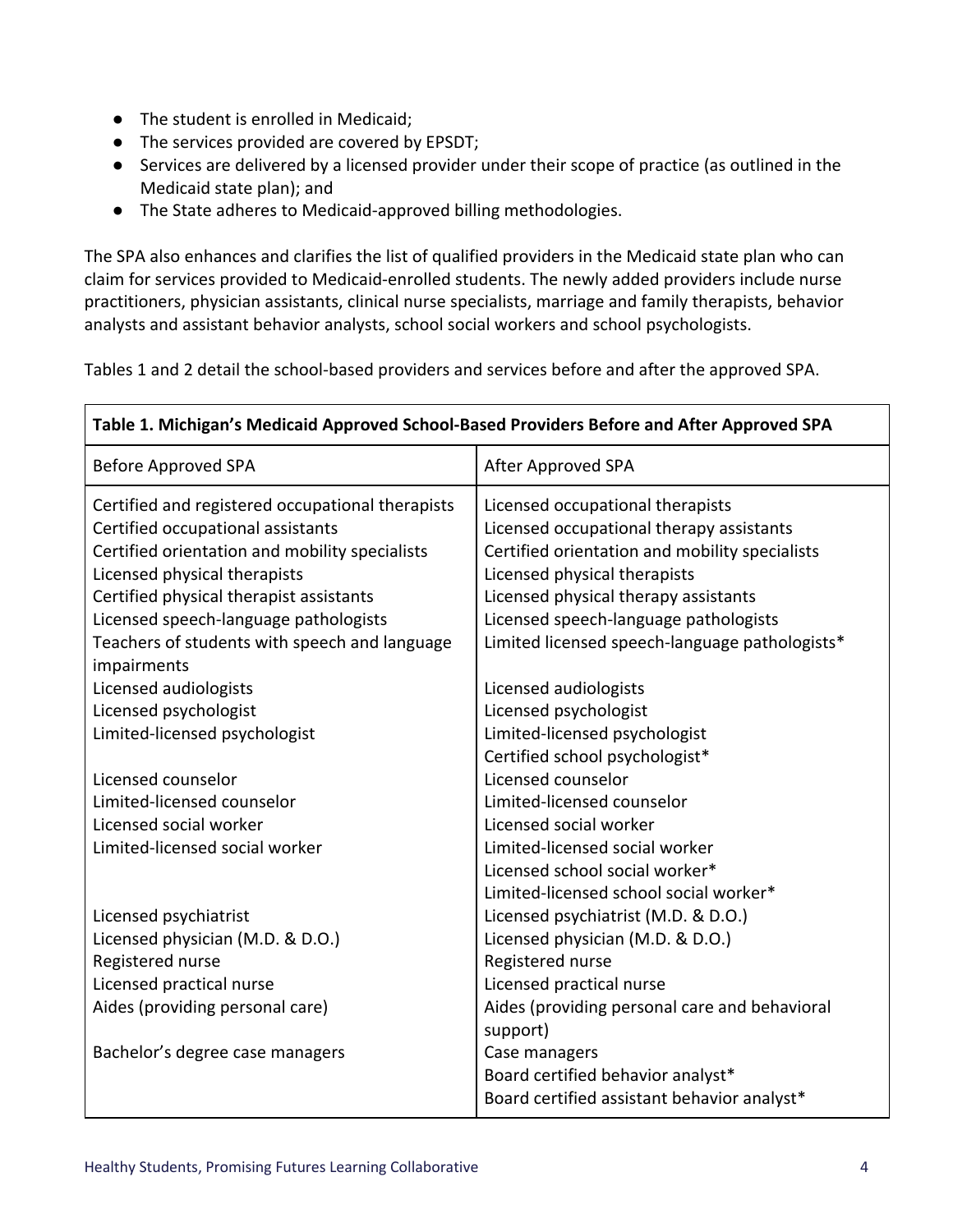| Licensed marriage and family therapists*<br>Licensed physician assistant*<br>Licensed nurse practitioner* |
|-----------------------------------------------------------------------------------------------------------|
| Licensed clinical nurse specialist*                                                                       |

\*indicates newly added category of provider

| Table 2. Michigan's Medicaid Approved School-Based Services Before and After Approved SPA                                                                                                                |                                                                                                                                                                                                                                                                                                                                                             |
|----------------------------------------------------------------------------------------------------------------------------------------------------------------------------------------------------------|-------------------------------------------------------------------------------------------------------------------------------------------------------------------------------------------------------------------------------------------------------------------------------------------------------------------------------------------------------------|
| Before Approved SPA                                                                                                                                                                                      | After Approved SPA                                                                                                                                                                                                                                                                                                                                          |
| Occupational therapy<br>Physical therapy<br>Speech language and hearing<br>Psychological services<br>Physician services<br><b>Nursing</b><br>Personal care<br>Targeted case management<br>Transportation | <b>Occupational Therapy</b><br><b>Physical Therapy</b><br>Speech Language and Hearing<br>Psychological services<br>Physician services<br><b>Nursing</b><br>Personal Care<br><b>Targeted Case Management</b><br>Transportation<br>Rehabilitative services**<br>Medically necessary EPSDT services under the scope<br>of practice by licensed practitioners** |

\*\*indicates newly added category of services

### **How did Michigan Leverage this Opportunity?**

Stakeholders in Michigan have been interested in expanding their school-based Medicaid program since CMS issued the free care policy reversal. Many stakeholders across Michigan recognize the critical role that schools play in connecting students with needed health services. However, schools have limited financial resources. Finding additional, sustainable funding to support school health is critical—and Medicaid plays a role in that: Michigan receives \$0.64 from the federal government for every dollar spent on an eligible service to a Medicaid-enrolled person.

The free care policy reversal created an opportunity for a range of stakeholders to convene and work together to develop a plan to leverage this federal opportunity. The State team met to think through options on a regular basis and develop a plan.

Around the same time, the Michigan Legislature passed Senate Bill 149 that allocated \$31 million to provide licensed behavioral health providers in schools for general education pupils. <sup>6</sup> The bill included \$1.3 million in funding to the Michigan Department of Health and Human Services (MDHHS)—the

<sup>&</sup>lt;sup>6</sup> Senate Bill 149, Section 31n http://www.legislature.mi.gov/documents/2017-2018/billanalysis/House/pdf/2017-HLA-0149-61926B12.pdf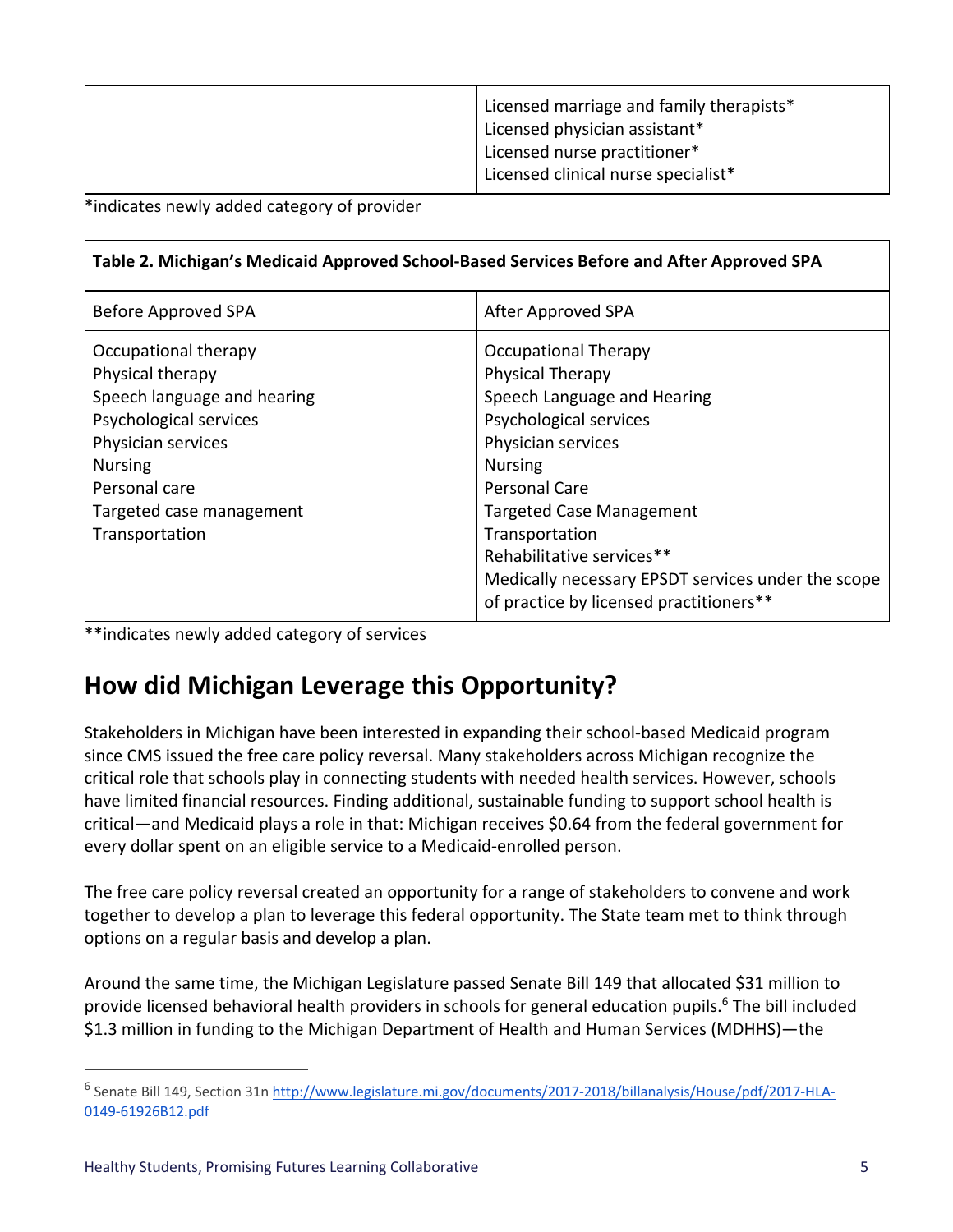agency that administers Medicaid—and it directed MDHHS *to seek federal Medicaid match funding for services provided to general education students* by submitting a SPA. MDHHS worked with the Michigan Department of Education and ISDs/RESAs to quickly design and submit a SPA in December 2018. CMS approved the SPA in August 2019. Implementation began in October 2019.

Senate Bill 149 also authorized the following allocations:

- \$5.0 million distributed to the existing network of child and adolescent health centers to place a licensed Master's level behavioral health provider in schools that did not have services available.
- \$16.5 million to ISDs to provide mental health and support services to general education students, with \$294,500 provided to each ISD that submits a plan approved by the State.
- \$8.0 million for a behavioral health team pilot program, to be divided equally among ISDs with an approved plan to create school-based behavioral health assessment teams utilizing a "train the trainer" model.
- \$500,000 to ISDs on an equal per-ISD basis to administer the school-based behavioral services described above.

This funding was provided to school districts in the spring of 2019 and included behavioral health training for districts. Once the SPA is implemented, additional federal funds will support the increased provision of services in schools, and the new State funding provided in the legislation will be used for training and funding services that are not reimbursable by Medicaid.

As is typical, CMS requested clarifications on the SPA and worked with Michigan officials to address the requests for clarifications. CMS' main request to the State was verification that school psychologists are as qualified as clinical psychologists to deliver services in schools. Michigan Medicaid revised the SPA to include school psychologists as rehabilitative providers and that change was approved by CMS.

CMS and Michigan are negotiating the details around their billing methodology and, in particular, their Random Moment Time Study (RMTS) notification and response timing. This conversation is ongoing and has taken place separately from the SPA to expand the school-based Medicaid program.

### **Implementation of the SPA**

With the SPA approved, State and ISD officials are moving forward with implementation, building on their prior collaboration. Cross-agency work groups meet monthly to review and refine program components and establish timelines for program implementation. Importantly, there is dedicated funding for Medicaid and ISDs to train and educate school-based providers.

As a core part of their implementation plan, the C4S work groups are educating stakeholders about the policy changes, particularly the newly approved providers. The C4S work groups are doing targeted information sharing with key audiences via webinars, conferences and site visits, including a focused effort to educate general education school staff about the Medicaid requirements for plans of care and medical necessity. This work will continue over the fall of 2019--and will be an ongoing part of routine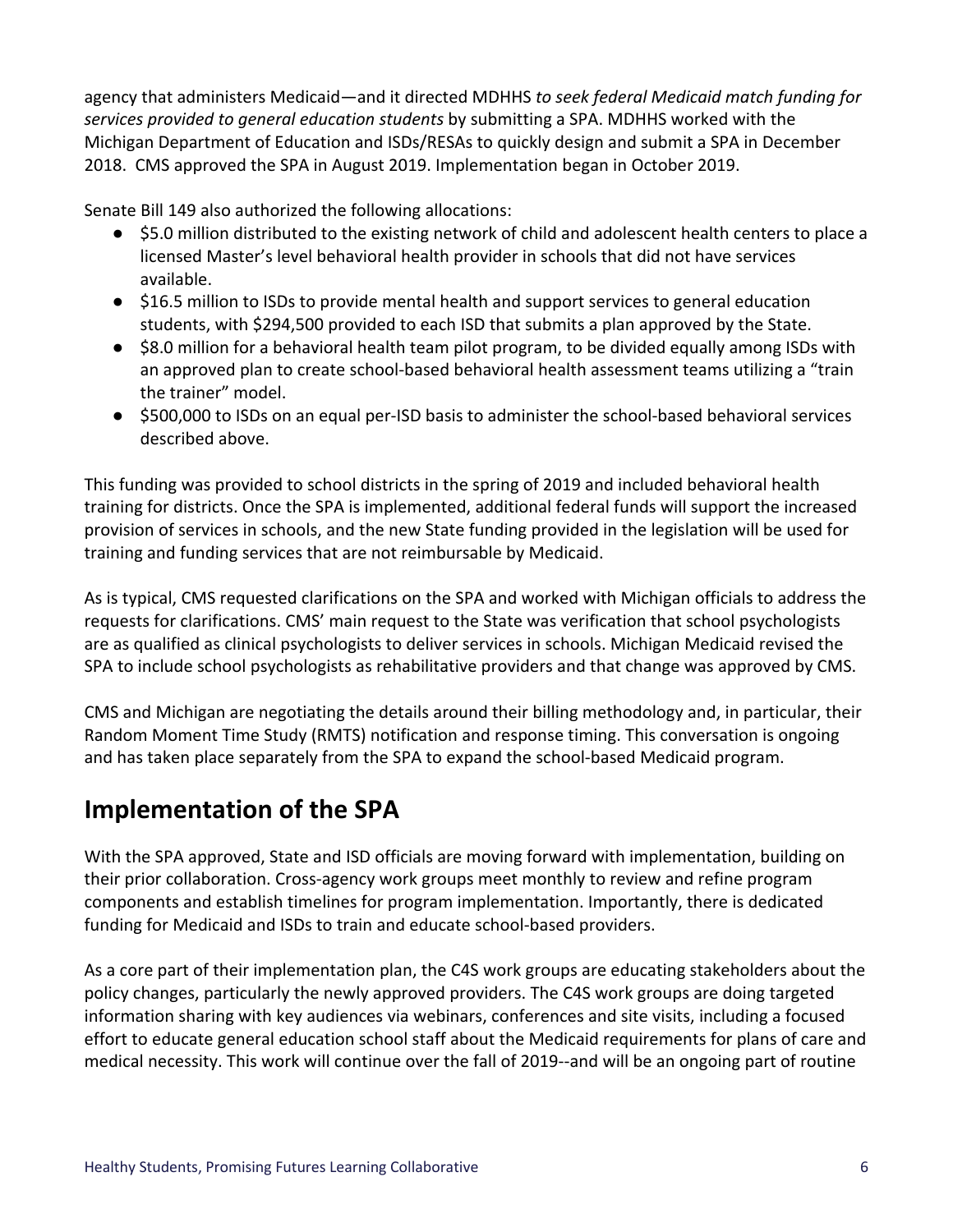staff training. Michigan also updated the school-based services section of the State Medicaid Provider Manual to support the implementation of C4S.<sup>7</sup>

The work groups are exploring how to integrate C4S with the existing School-Based Services program, including issues of workforce availability and student access to services. With additional funding, it should be possible to expand service capacity in schools --but it is important to carefully integrate the programs.

Finally, the financial arrangement between the State Medicaid agency and the ISDs was modified for the C4S program to ensure that ISDs have the support they need to expand their programs: ISDs will receive 95% of the federal share while State Medicaid will receive 5%. For services delivered as a part of the State's existing School-Based Services program, the financial arrangement will not change and the ISDs will still get 60% of the federal funds and the State Medicaid agency will receive 40%.

### **Why is Michigan a Good Model for Expanding School-based Medicaid?**

At its core, the Michigan SPA successfully gave the ISDs the ability to claim for all Medicaid-enrolled students. In addition to promoting access to services for all students, this policy change underscores the role that schools can play in addressing the health and behavioral health needs of *all* students when they have the necessary resources. There are several additional factors that make Michigan a good example for how to successfully expand school-based Medicaid.

#### *Focus on areas of greatest need*

The focus of the C4S program is on the areas of greatest student need--school nursing and behavioral health. By focusing on areas of unmet need, stakeholders came together around a common mission - expanding capacity to deliver services to meet student need.

#### *Expanding to new providers*

Schools employ or contract with a variety of providers to deliver needed services. These providers are licensed to deliver the services within their scope of practice, and are recognized by the Michigan Department of Education. But a state Medicaid agency's requirements for Medicaid providers do not always align with the state education agency's requirements. As a result, state Medicaid agencies do not reimburse all health professionals working in schools. In Michigan, this has been the case for a number of school-based providers, including school psychologists. This SPA ensured that the health and, in particular, the behavioral health providers who are delivering services in schools are recognized by Medicaid--and that the ISD can claim for their services. A portion of the cost of the services delivered to general education students will now be supported by Medicaid.

### *Strong and early collaboration*

Stakeholders in Michigan realized the potential to expand school-based Medicaid years ago. At the same time, stakeholders recognized the critical need to fill in gaps in school nursing and behavioral

 <sup>7</sup> Michigan Medicaid Provider Manual: http://www.mdch.state.mi.us/dchmedicaid/manuals/MedicaidProviderManual.pdf